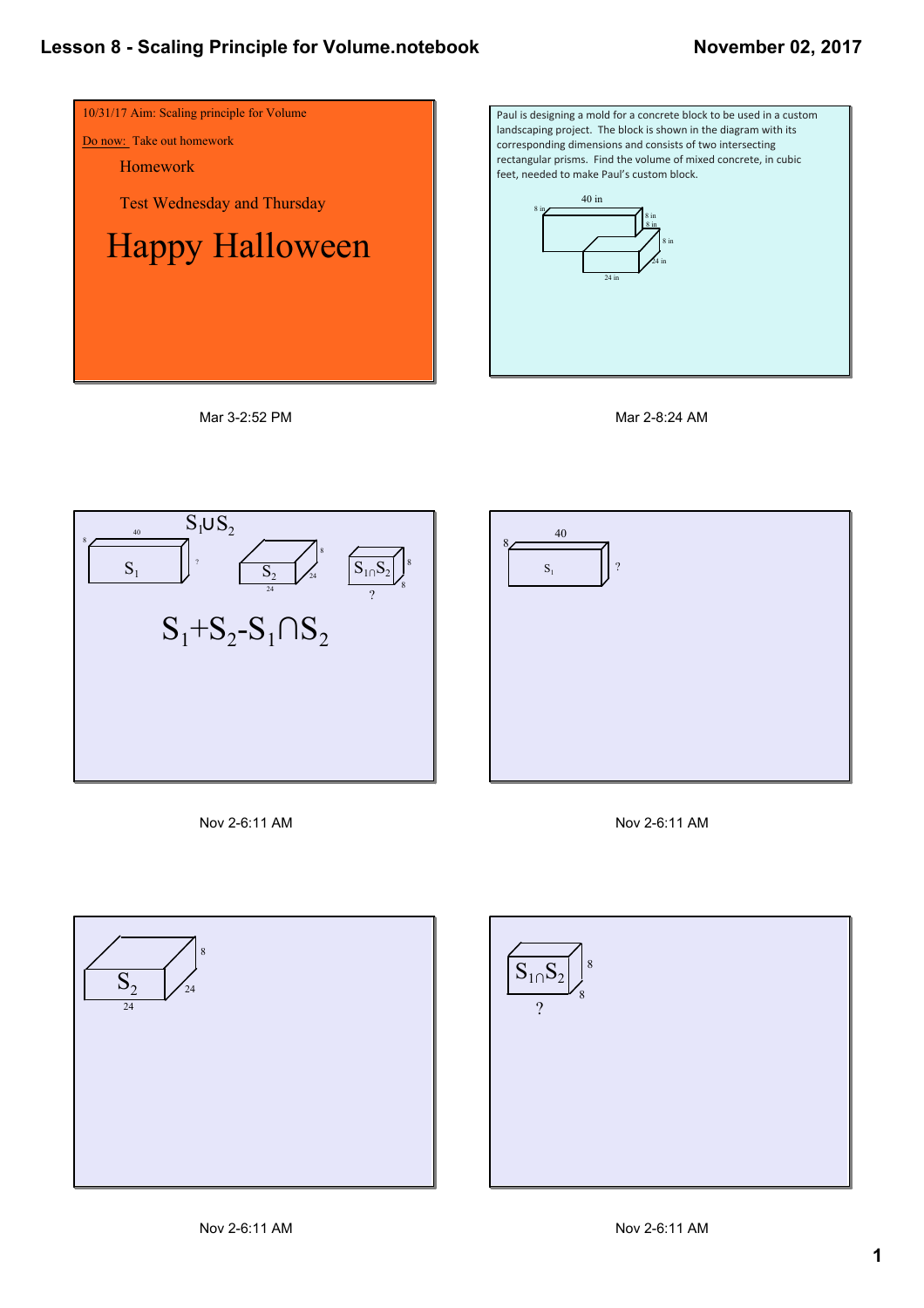

Paul is designing a mold for a concrete block to be used in a custom landscaping project. The block is shown in the diagram with its corresponding dimensions and consists of two intersecting rectangular prisms. Find the volume of mixed concrete, in cubic feet, needed to make Paul's custom block.













i. State the relationship between the ratio of sides a:b and the ratio of the areas  $Area(A)$ :  $Area(B)$  $Ratio of = (Ratio of)   
Area = ( Bides)$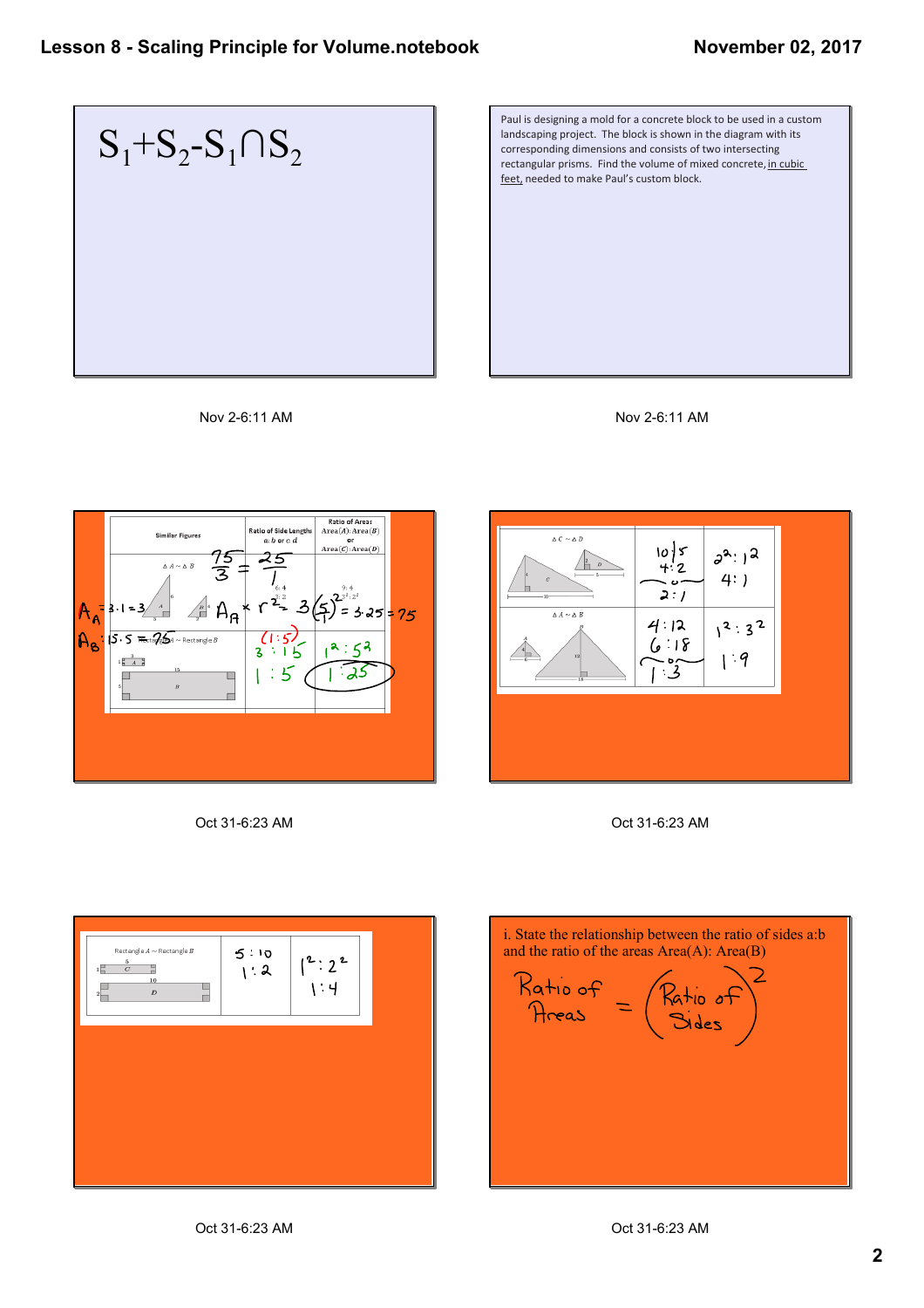## **Lesson 8 Scaling Principle for Volume.notebook**



Oct 31-6:23 AM













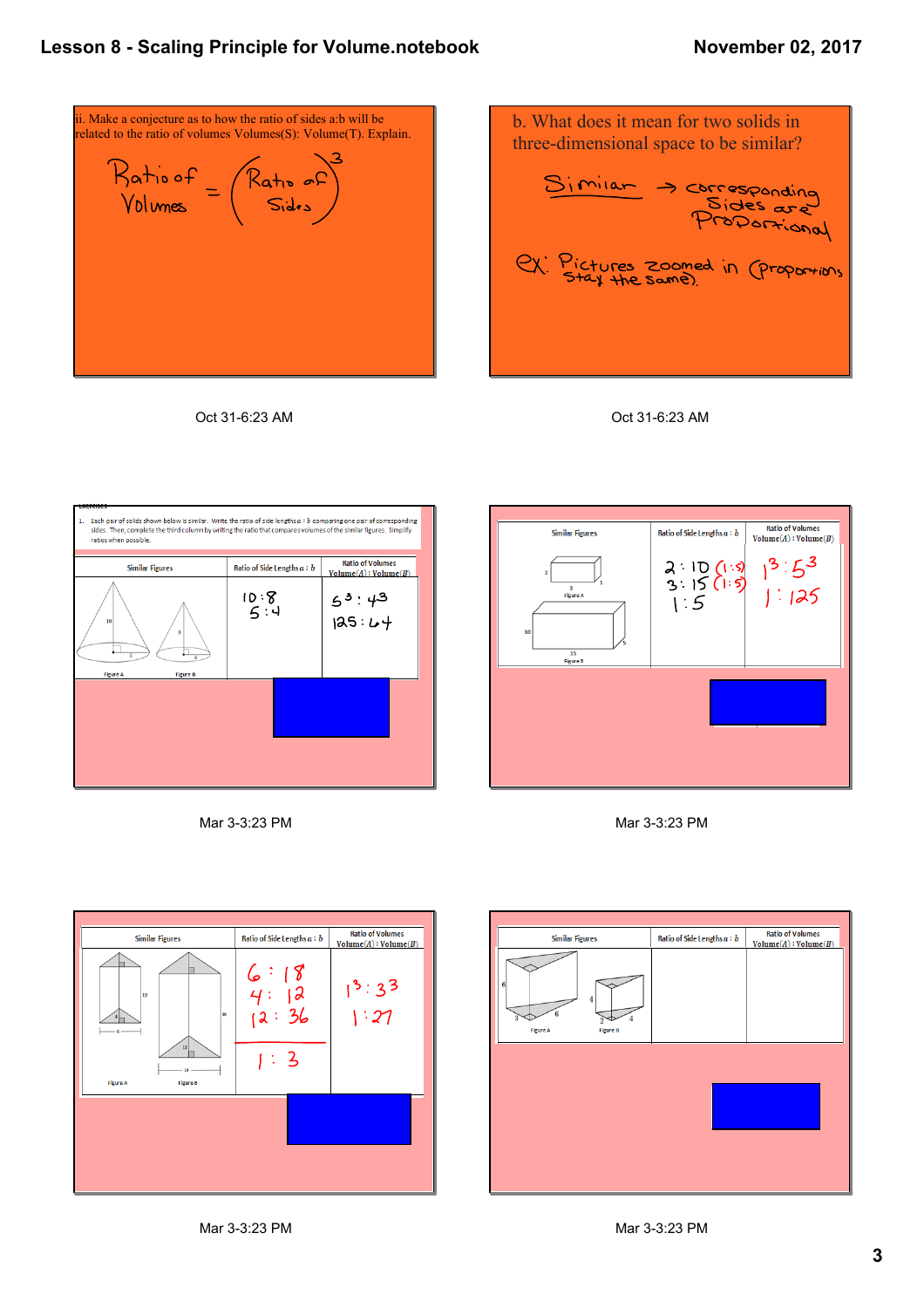







b. Suppose a similarity transformation takes a solid S to a solid T at scale factor r. How do you think the volume of S compares to the Volume of T?

) If 2 rectangular prisms aresimilar and the ratio of the areas of their bases is 16: 4, find the ratio of the volumes of the similar solids,

Mar 3-3:23 PM



b. If one side of the triangular base is scaled by a factor of 2, the other side of the triangular base is scaled by a factor of  $\frac{4}{5}$ , and the height of the prism is scaled by a factor of  $\frac{3}{2}$ , what are the dimensions of the scaled triangular prism? بم  $5N36$ 15 **15 3**  $\ast$ 

Mar 3-3:23 PM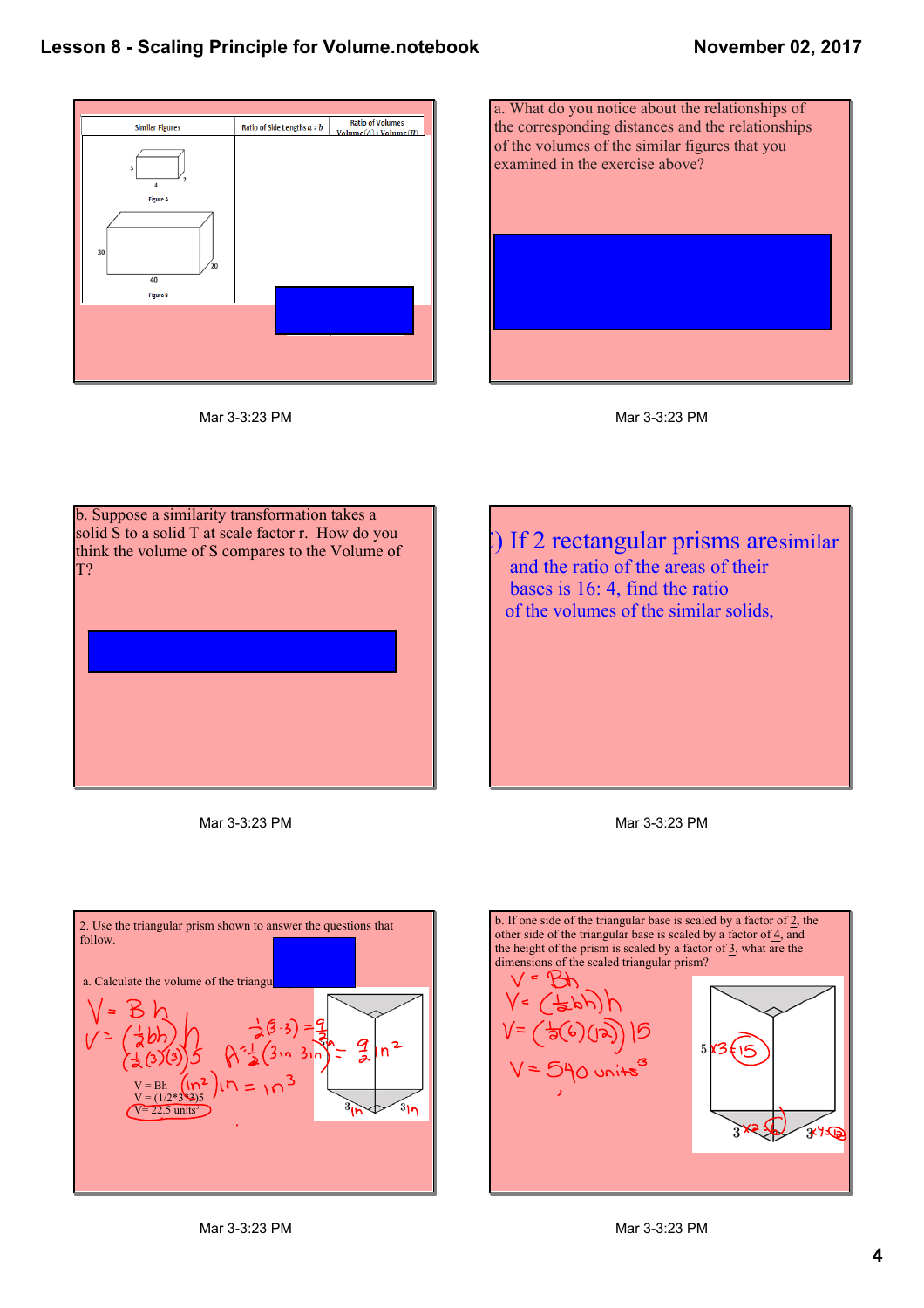### **Lesson 8 Scaling Principle for Volume.notebook**

#### **November 02, 2017**



Mar 3-3:23 PM







Mar 3-3:23 PM







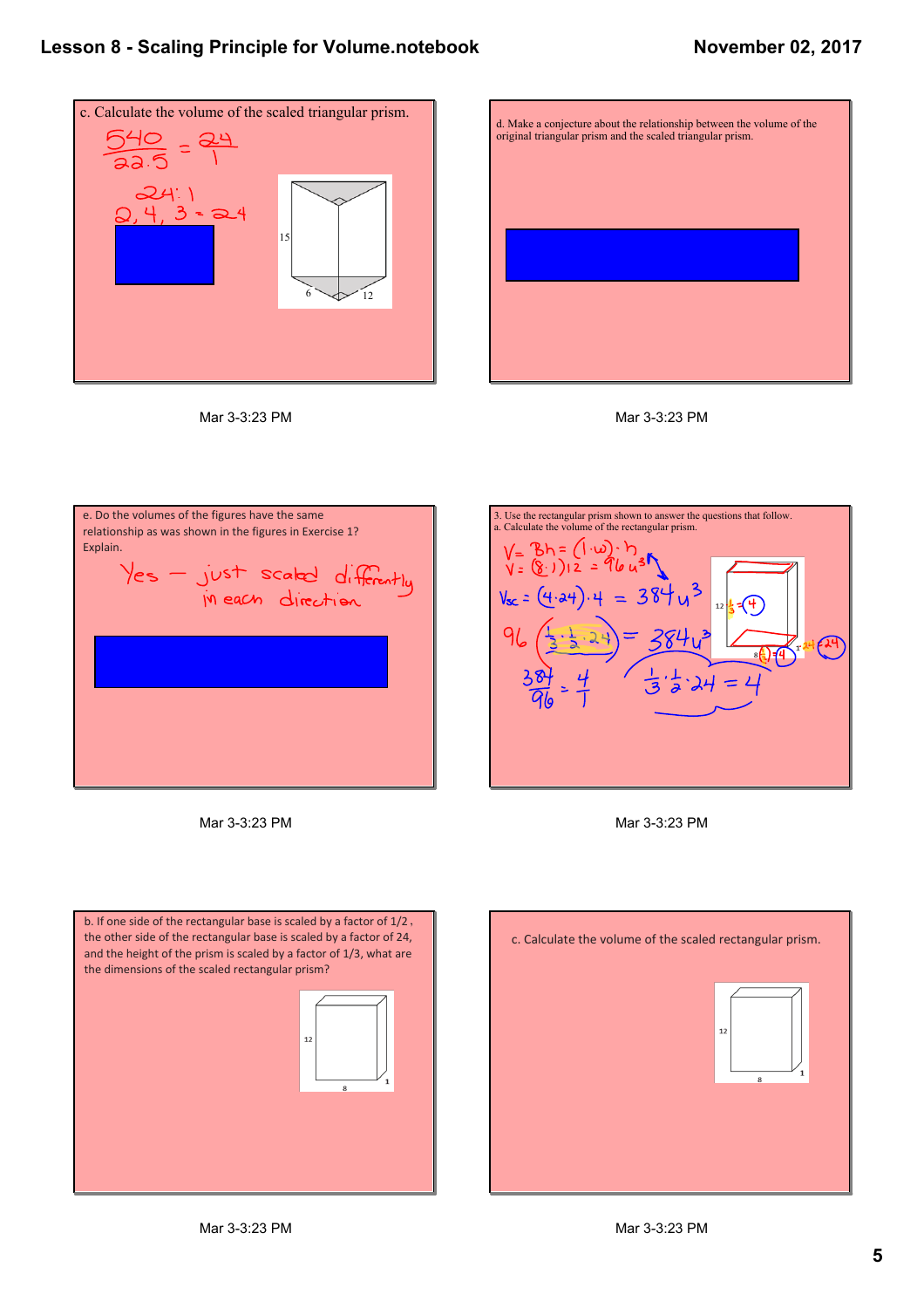# **Lesson 8 Scaling Principle for Volume.notebook**

#### **November 02, 2017**





| 4. A manufacturing company needs boxes to ship their newest widget, which measures 2x4x5 in. cubed. Standard size<br>boxes,5- inch cubes, are inexpensive but require foam packaging so the widget is not damaged in transit. Foam packaging<br>costs \$0.03 per cubic inch. Specially designed boxes are more expensive but do not require foam packing. If the standard<br>size box costs \$0.08 each, and the specially designed box costs \$3.00 each, which kind of box should the company |
|-------------------------------------------------------------------------------------------------------------------------------------------------------------------------------------------------------------------------------------------------------------------------------------------------------------------------------------------------------------------------------------------------------------------------------------------------------------------------------------------------|
| $\sqrt{2}$ $\sqrt{3}$ $\sqrt{2}$ $\sqrt{3}$ $\sqrt{3}$ $\sqrt{3}$ $\sqrt{3}$ $\sqrt{3}$ $\sqrt{3}$ $\sqrt{3}$ $\sqrt{3}$ $\sqrt{3}$ $\sqrt{3}$ $\sqrt{3}$ $\sqrt{3}$ $\sqrt{3}$ $\sqrt{3}$ $\sqrt{3}$ $\sqrt{3}$ $\sqrt{3}$ $\sqrt{3}$ $\sqrt{3}$ $\sqrt{3}$ $\sqrt{3}$ $\sqrt{3}$ $\sqrt{3}$ $\sqrt{3}$ $\sqrt{3$                                                                                                                                                                              |
| $\sqrt{\omega_0}$ dget= $2x4x5=40m^3$                                                                                                                                                                                                                                                                                                                                                                                                                                                           |
| $F$ oam? = 125-40 = $\sqrt{85}$ 110 <sup>3</sup><br>$cos + cos + 103 \times 86$ in = \$2.55 x cast                                                                                                                                                                                                                                                                                                                                                                                              |
| $-80 \rightarrow \text{cost of Box}$                                                                                                                                                                                                                                                                                                                                                                                                                                                            |
| 13.35                                                                                                                                                                                                                                                                                                                                                                                                                                                                                           |
|                                                                                                                                                                                                                                                                                                                                                                                                                                                                                                 |
|                                                                                                                                                                                                                                                                                                                                                                                                                                                                                                 |
|                                                                                                                                                                                                                                                                                                                                                                                                                                                                                                 |
|                                                                                                                                                                                                                                                                                                                                                                                                                                                                                                 |
|                                                                                                                                                                                                                                                                                                                                                                                                                                                                                                 |

Oct 31-6:43 AM



Oct 31-6:47 AM



Oct 31-6:48 AM



4. If a right square pyramid has a 2x2 square base and height 1, then its volume is4/3. Use this information to find the volume of a right rectangular prism with base dimensions axb and height h.